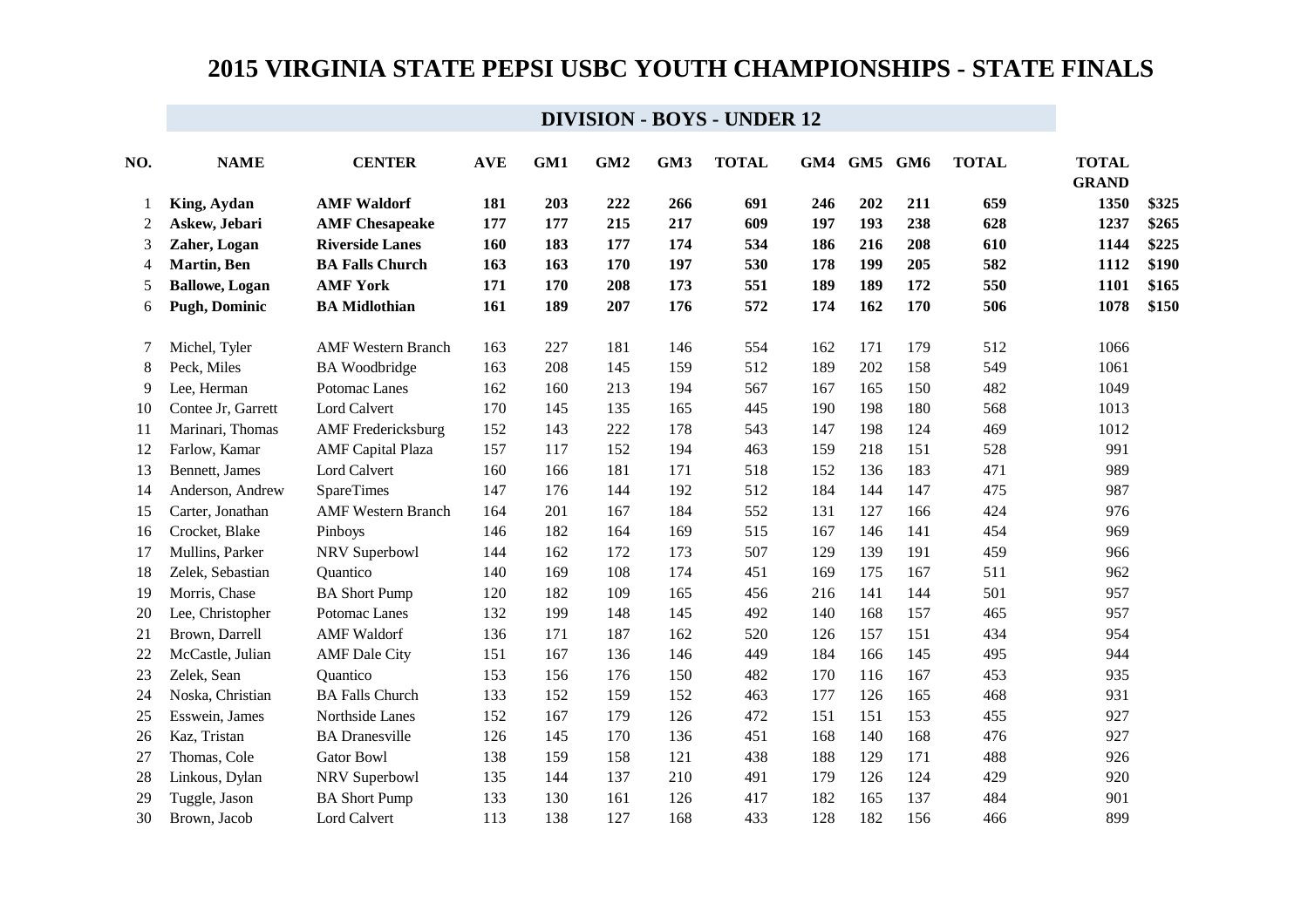| NO. | <b>NAME</b>                          | <b>CENTER</b>               | <b>AVE</b> | GM1 | GM <sub>2</sub> | GM <sub>3</sub> | <b>TOTAL</b> |     | GM4 GM5 GM6 |     | <b>TOTAL</b> | <b>TOTAL</b><br><b>GRAND</b> |
|-----|--------------------------------------|-----------------------------|------------|-----|-----------------|-----------------|--------------|-----|-------------|-----|--------------|------------------------------|
| 31  | Pearce, Noah                         | <b>BA Bull Run</b>          | 134        | 115 | 147             | 146             | 408          | 161 | 147         | 175 | 483          | 891                          |
| 32  | Howe, Blake                          | <b>AMF York</b>             | 138        | 173 | 148             | 146             | 467          | 153 | 117         | 154 | 424          | 891                          |
| 33  | Dupuis, Aiden                        | <b>Valley Lanes</b>         | 157        | 170 | 137             | 142             | 449          | 162 | 159         | 114 | 435          | 884                          |
| 34  | Song, Spencer                        | <b>BA</b> Woodbridge        | 174        | 131 | 120             | 145             | 396          | 139 | 185         | 156 | 480          | 876                          |
| 35  | Atwood, Aadon                        | <b>Royal Family Bowling</b> | 135        | 134 | 99              | 144             | 377          | 171 | 134         | 192 | 497          | 874                          |
| 36  | Coltrane, Jaquan                     | <b>AMF</b> Chesapeake       | 156        | 168 | 107             | 112             | 387          | 146 | 187         | 154 | 487          | 874                          |
| 37  | Foreman, Dominick                    | Lord Calvert                | 148        | 156 | 126             | 158             | 440          | 122 | 151         | 158 | 431          | 871                          |
| 38  | Doucette, Jackson                    | <b>BA Short Pump</b>        | 124        | 138 | 157             | 142             | 437          | 127 | 138         | 168 | 433          | 870                          |
| 39  | Juan-Carlo Magtangob BA Gaithersburg |                             | 140        | 131 | 136             | 128             | 395          | 156 | 158         | 151 | 465          | 860                          |
| 40  | Canada, Donavan                      | Riverside Lanes             | 149        | 146 | 122             | 151             | 419          | 148 | 137         | 155 | 440          | 859                          |
| 41  | Westman, Donovan                     | <b>AMF</b> Hanover          | 109        | 170 | 177             | 115             | 462          | 118 | 157         | 116 | 391          | 853                          |
| 42  | Blount, Jawan                        | <b>AMF</b> Waldorf          | 122        | 159 | 132             | 138             | 429          | 184 | 126         | 113 | 423          | 852                          |
| 43  | Gentry, Anthony                      | <b>BA Southwest</b>         | 126        | 140 | 135             | 179             | 454          | 134 | 106         | 153 | 393          | 847                          |
| 44  | Brown, Keshawn                       | <b>BA</b> Midlothian        | 130        | 182 | 157             | 144             | 483          | 113 | 123         | 126 | 362          | 845                          |
| 45  | Powers, Gage                         | <b>BA Short Pump</b>        | 82         | 142 | 139             | 124             | 405          | 135 | 136         | 165 | 436          | 841                          |
| 46  | Daniels, Javon                       | Fort Lee                    | 131        | 127 | 111             | 145             | 383          | 166 | 155         | 137 | 458          | 841                          |
| 47  | Ilg, Dylan                           | Lord Calvert                | 141        | 162 | 128             | 140             | 430          | 130 | 135         | 134 | 399          | 829                          |
| 48  | Ridge, Jacob                         | Riverside Lanes             | 131        | 104 | 165             | 128             | 397          | 147 | 137         | 147 | 431          | 828                          |
| 49  | Chaffin, Todd                        | <b>AMF</b> Fredericksburg   | 109        | 137 | 140             | 148             | 425          | 137 | 141         | 121 | 399          | 824                          |
| 50  | Couch, Joshua                        | <b>BA Manassas</b>          | 125        | 146 | 143             | 132             | 421          | 103 | 176         | 122 | 401          | 822                          |
| 51  | Tallman, Wayne                       | Village Lanes (Leesbur      | 132        | 163 | 178             | 143             | 484          | 115 | 126         | 95  | 336          | 820                          |
| 52  | Ruland, Mitchell                     | <b>BA Falls Church</b>      | 112        | 138 | 128             | 136             | 402          | 116 | 186         | 115 | 417          | 819                          |
| 53  | Iversen, Ethan                       | <b>Liberty Lanes</b>        | 91         | 140 | 110             | 115             | 365          | 136 | 142         | 175 | 453          | 818                          |
| 54  | Wagner, Zachary                      | <b>Staunton Lanes</b>       | 117        | 141 | 93              | 149             | 383          | 143 | 126         | 159 | 428          | 811                          |
| 55  | Enomoto, Freddie                     | <b>AMF</b> Dale City        | 110        | 123 | 140             | 139             | 402          | 155 | 126         | 126 | 407          | 809                          |
| 56  | Dorris, Devin                        | <b>BA</b> Woodbridge        | 137        | 110 | 110             | 104             | 324          | 188 | 159         | 137 | 484          | 808                          |
| 57  | Nowell, Michael                      | <b>AMF Williamsburg</b>     | 130        | 128 | 143             | 149             | 420          | 135 | 134         | 117 | 386          | 806                          |
| 58  | Vandreal, Mark                       | <b>BA Falls Church</b>      | 124        | 155 | 107             | 135             | 397          | 138 | 116         | 150 | 404          | 801                          |
| 59  | Booth, Nick                          | Hopewell Bowling Cer        | 106        | 135 | 141             | 138             | 414          | 126 | 152         | 108 | 386          | 800                          |
| 60  | Talley, Hunter                       | Pinboys                     | 104        | 136 | 166             | 142             | 444          | 125 | 120         | 110 | 355          | 799                          |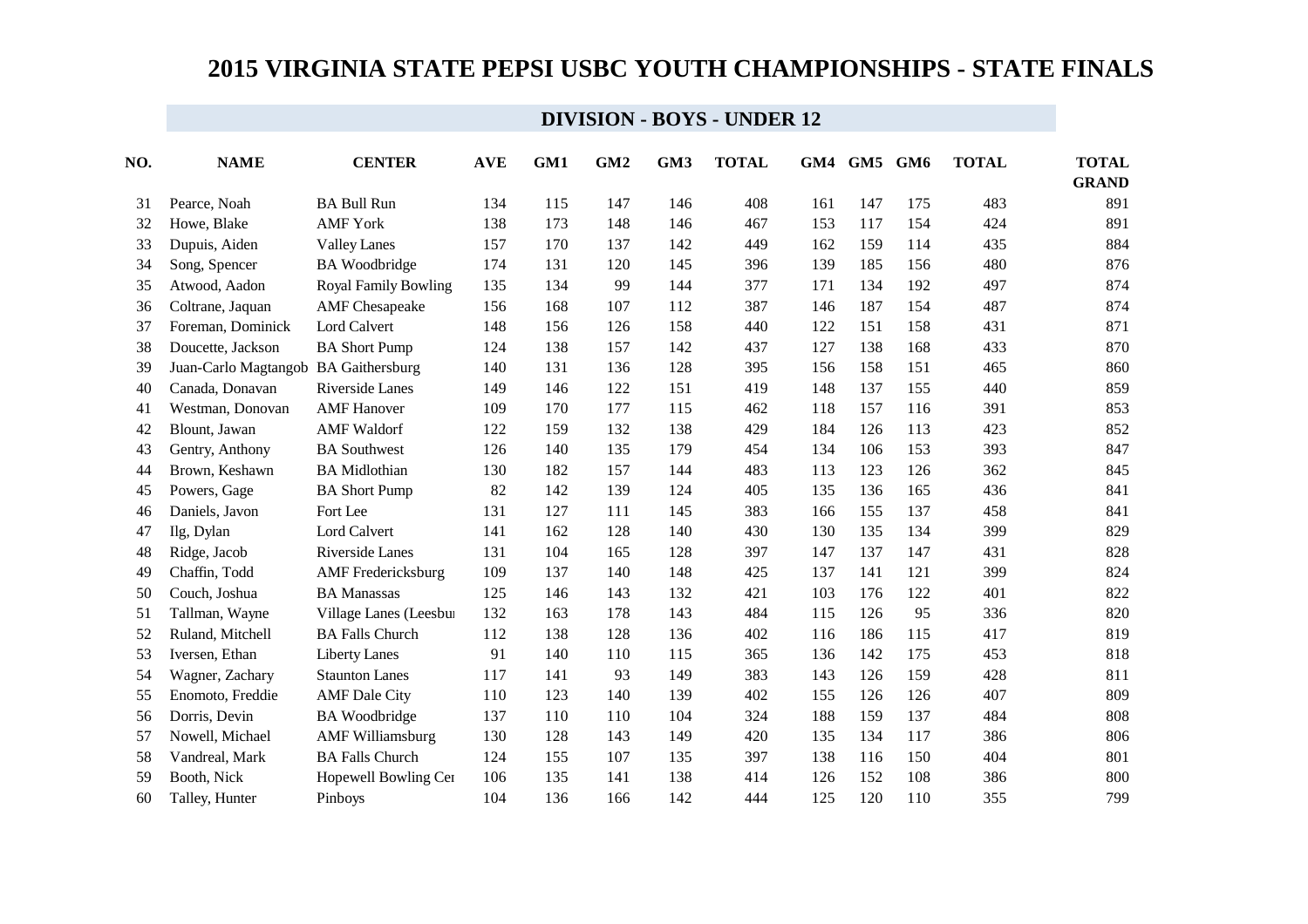| NO. | <b>NAME</b>           | <b>CENTER</b>           | <b>AVE</b> | GM1 | GM <sub>2</sub> | GM3 | <b>TOTAL</b> |     | GM4 GM5 GM6 |     | <b>TOTAL</b> | <b>TOTAL</b><br><b>GRAND</b> |
|-----|-----------------------|-------------------------|------------|-----|-----------------|-----|--------------|-----|-------------|-----|--------------|------------------------------|
| 61  | Carney, Brenden       | NRV Superbowl           | 137        | 126 | 109             | 114 | 349          | 145 | 121         | 179 | 445          | 794                          |
| 62  | Howery, Owen          | <b>BA</b> Woodbridge    | 123        | 109 | 164             | 116 | 389          | 107 | 124         | 170 | 401          | 790                          |
| 63  | Ratclliff, Damian     | <b>Gator Bowl</b>       | 125        | 130 | 116             | 124 | 370          | 124 | 130         | 138 | 392          | 762                          |
| 64  | Blythe, Alex          | Franklin Bowling Cent   | 112        | 129 | 115             | 103 | 347          | 146 | 148         | 118 | 412          | 759                          |
| 65  | Elmer, Mark           | Fort Meade              | 117        | 124 | 148             | 122 | 394          | 120 | 112         | 132 | 364          | 758                          |
| 66  | Smith, Jackson        | Fort Lee                | 125        | 130 | 124             | 126 | 380          | 101 | 151         | 126 | 378          | 758                          |
| 67  | Amos, Payton          | <b>BA</b> Eastern       | 102        | 98  | 122             | 147 | 367          | 113 | 137         | 134 | 384          | 751                          |
| 68  | Logan, Carlos         | <b>AMF Williamsburg</b> | 106        | 104 | 146             | 120 | 370          | 103 | 138         | 135 | 376          | 746                          |
| 69  | Buchan, Brandon       | The Bowling Alley       | 86         | 136 | 131             | 146 | 413          | 77  | 124         | 132 | 333          | 746                          |
| 70  | Hite, William         | <b>BA</b> Southwest     | 126        | 118 | 109             | 126 | 353          | 139 | 146         | 101 | 386          | 739                          |
| 71  | Hill, Markel          | Potomac Lanes           | 105        | 140 | 136             | 125 | 401          | 112 | 95          | 126 | 333          | 734                          |
| 72  | Holloway, Andrew      | Potomac Lanes           | 115        | 150 | 120             | 109 | 379          | 154 | 95          | 104 | 353          | 732                          |
| 73  | Larson, Elijah        | Lord Calvert            | 110        | 109 | 102             | 141 | 352          | 132 | 123         | 123 | 378          | 730                          |
| 74  | Joyner, Damian        | Langley AFB             | 109        | 125 | 140             | 126 | 391          | 101 | 111         | 118 | 330          | 721                          |
| 75  | Bass, Trenton         | <b>AMF</b> Lynnhaven    | 116        | 120 | 168             | 102 | 390          | 93  | 124         | 112 | 329          | 719                          |
| 76  | Staskywicz, Ryan      | <b>AMF Norfolk</b>      | 109        | 129 | 102             | 125 | 356          | 114 | 102         | 138 | 354          | 710                          |
| 77  | Farley, Owen          | Pinboys                 | 104        | 99  | 111             | 125 | 335          | 128 | 99          | 147 | 374          | 709                          |
| 78  | Wagner, Hayden        | <b>AMF Williamsburg</b> | 93         | 127 | 77              | 99  | 303          | 94  | 134         | 170 | 398          | 701                          |
| 79  | Silas, Justin         | <b>AMF York</b>         | 117        | 86  | 93              | 107 | 286          | 122 | 160         | 127 | 409          | 695                          |
| 80  | Harris, Michael       | <b>AMF</b> Waldorf      | 98         | 112 | 96              | 132 | 340          | 158 | 91          | 100 | 349          | 689                          |
| 81  | Garrison, Izaiah      | <b>Liberty Lanes</b>    | 88         | 111 | 105             | 128 | 344          | 152 | 90          | 102 | 344          | 688                          |
| 82  | Goodstein, Kevin      | <b>AMF York</b>         | 136        | 129 | 106             | 127 | 362          | 105 | 110         | 109 | 324          | 686                          |
| 83  | Hayslett, Christopher | Village Lanes (Gl'ceste | 78         | 117 | 119             | 87  | 323          | 99  | 107         | 150 | 356          | 679                          |
| 84  | Valentine, Eric       | <b>AMF</b> Waldorf      | 113        | 134 | 110             | 97  | 341          | 111 | 113         | 108 | 332          | 673                          |
| 85  | Grundler, Zane        | The Bowling Alley       | 92         | 103 | 84              | 85  | 272          | 148 | 140         | 112 | 400          | 672                          |
| 86  | Wilson, Aaron         | Fort Lee                | 104        | 99  | 127             | 102 | 328          | 122 | 114         | 107 | 343          | 671                          |
| 87  | Ray, Mathew           | Crofton                 | 86         | 108 | 126             | 141 | 375          | 114 | 82          | 96  | 292          | 667                          |
| 88  | Houser, John          | <b>BA Manassas</b>      | 109        | 98  | 94              | 117 | 309          | 101 | 109         | 122 | 332          | 641                          |
| 89  | Ryan, Zachary         | <b>BA</b> Dranesville   | 84         | 120 | 101             | 97  | 318          | 132 | 105         | 80  | 317          | 635                          |
| 90  | Stump, Jesse          | Northside Lanes         | 86         | 105 | 105             | 92  | 302          | 94  | 83          | 143 | 320          | 622                          |